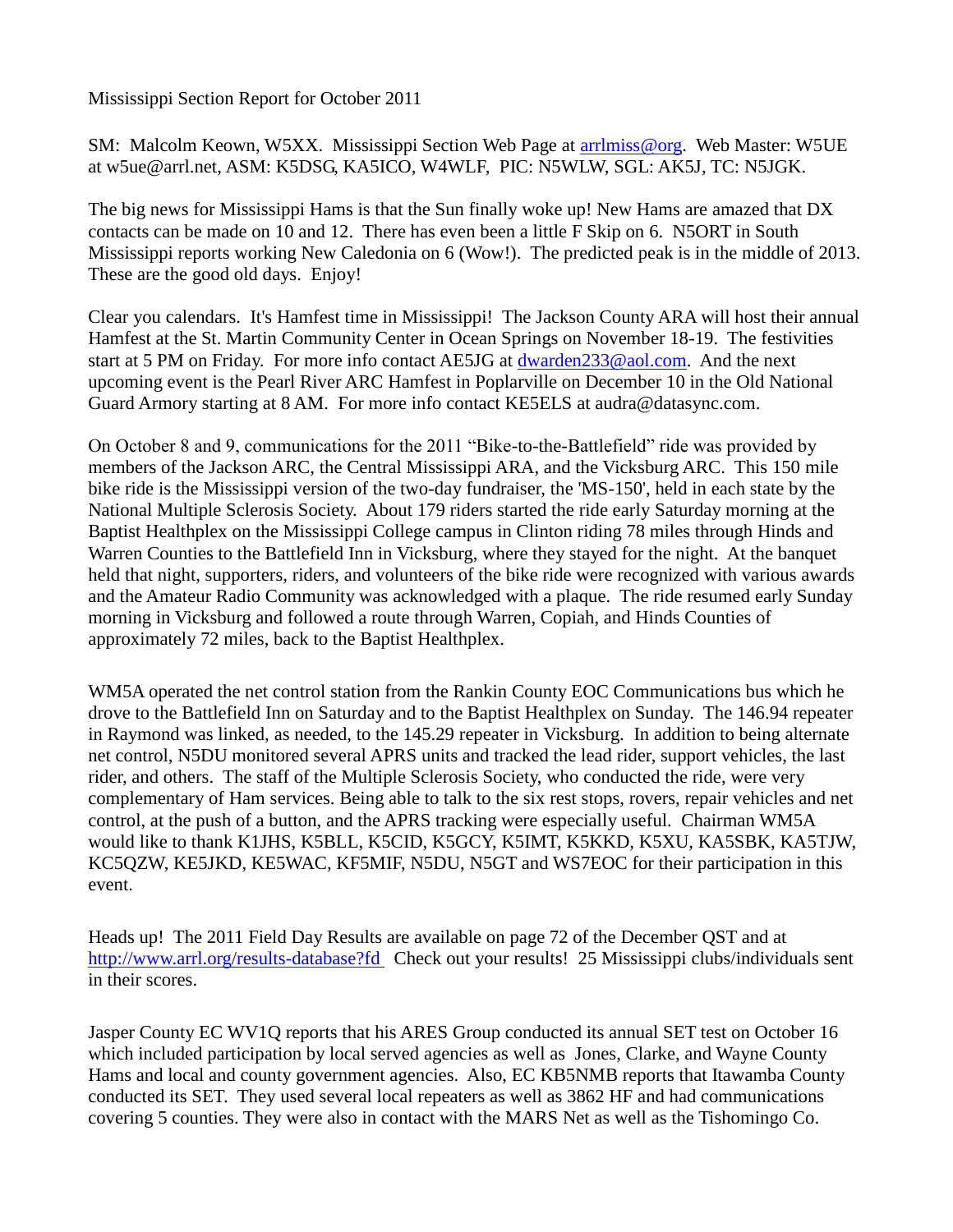ARES group. Traffic was passed on all frequencies from the various stations. The traffic count at the Itawamba County EOC was 6 pieces of traffic sent and received during the 2 hour test.

EC AE5FE reports from Meridian that the Lauderdale/Clarke Counties ARES participated in the November 8 Emergency Activation System (EAS) Alert. The Meridian Area Emergency Net (MAEN) was activated as part of a local training exercise in response to the EAS alert and in support of the Lauderdale County Emergency Management Agency (LEMA). During the test WX5MEI at LEMA operated on the W5FQ 2 meter repeater. There were 14 check-ins on the 2M circuit. Check-ins included Anderson Hospital, Rush Hospital and American Red Cross all in Meridian. MAEN check-ins also came from Enterprise, Meridian, Quitman, and Savoy as well as several mobile and portable stations in the Meridian area. Check-ins were also accepted on packet radio using the WX5MEI-10 mail box. NTS message traffic was handled via Packet Radio and one WinLink message was handled. During an interview with WTOK TV Meridian, David Sharp, Director of Lauderdale County EMA discussed how Amateur Radio Operators in the area are available to assist with communications overloads as well as to keep the EMA advised of other situations in real time across the state, particularly during periods of severe weather.

Club Officers need to review their club information listing in the ARRL Data Base. Go to [www.arrl.org/clubs/search](http://www.arrl.org/clubs/serarch) to check your information. You can update your club information by hitting the 'edit' link on the right hand side of the page when you locate your club record. If you cannot find your club listed on the active club list you need to go to the ARRL Web Site and type in 'Big Club List' on the search engine for a listing of inactive clubs (meaning that your club info has not been updated in the last two years). If your club is listed on the inactive list and wants to be moved into an active status sent an email to [w3iz@arrl.org](mailto:w3iz@arrl.org) and indicate that you would like to be moved back to the active club list and that you will promptly update your record.

KD5RGJ advises that he has now sent out over 4,000 'Welcome to Ham Radio' Letters. Thanks, Spencer!

From below the AM Broadcast Band WD2XSH (W5THT) reports that conditions are improving with the onset of cold weather. Pat now has made 159 QSOs on 600 Meters and has had his beacon on the air for over 9,000 hours.

Welcome to the following new Hams in Mississippi in October: KF5MYP, Timothy – Hernando; KF5MYX, Joe – Canton; KF5MYY, Aaron – Sumrall; KF5MZB, Joseph – Cleveland; KF5NBR. Shawn – Fulton; and KF5NBS, Norman – Smithville.

Also welcome to the following new ARRL Members in August: KF5AMH – D'Iberville; KA5ASF – Poplarville; KD5ATU – Louisville; K5BAK – Starkville; KF5BHB – Olive Branch; KB5BXV – Olive Branch; KF5ELL – Ocean Springs; WS7EOC - Clinton; KF5FXS – Tishomingo; N5GJ – Saucier; KD5IWH – Southaven; N5PD – Madison; KE5YCM – New Albany; and N5YKB – Stringer. ARRL membership in Mississippi was up to 1,093 at the end of October. Plus 10 from last month! Thanks for everyone's efforts. We have come a long way since Katrina when the membership was 825. We may even make 1,100!

And lastly welcome to KF5HZO as AEC for Tishomingo County.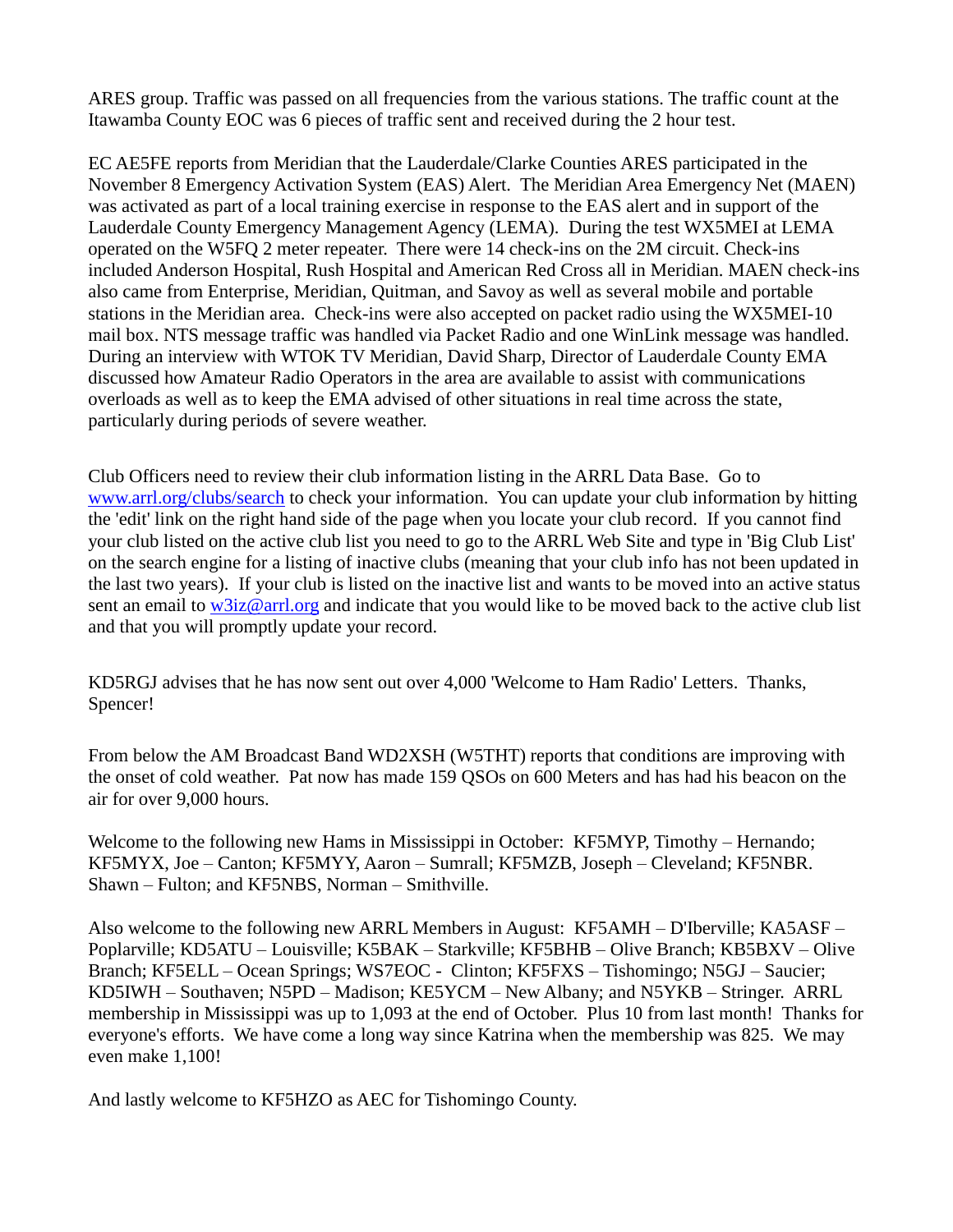Congratulations to KF5MSW - Meridian on his upgrade to General. Also congratulations to AG5Z who reports that he received his award for the 2010 ARRL Sweepstakes for First Place Single Operator High Power Phone in Mississippi.

DEC/EC Monthly Reports: WB5CON (NE MS/Alcorn), KF5EZT (AEC) (Rankin), AE5FE (Lauderdale/Clark), K5MOZ (Jackson), WX5N (Prentiss/Tishomingo), WV1Q (Jasper), W5UQT (Madison), and KE5WJN (Pearl River).

Club Newsletter/Reports (Editor): Hattiesburg ARC (AC5E), Meridian ARC (W5MAV), Mississippi Coast ARA (KB9ZR), and the Northeast Mississippi ARA (KE5SSB).

Regret to report the passing of K5ILJ of Perkinston. Paul and his XYL WB5OHN have been longtime checkins on the MSPN.

HF Net Reports - sessions/QNI/QTC (Net Manager)

Magnolia Section Net 31/1146/16 (K5DSG)

MS Baptist Hams Net 5/36/0 (WF5F)

MS/OZK CW TFC Net 21/69/19 (K5DMC)

MSPN 31/2761/17 (K5NRK)

MS Slow Net 21/57/0 (W3TWD)

VHF Net Reports - sessions/QNI/QTC (Net Manager)

Booneville and Prentiss County Net 4/61/0 (WX5N)

Capital Area Em Net 5/90/0 (K5XU)

Delta ARES Simplex Net 5/38/0 (K5JAW)

Grenada/Yalobusha ARES Net 3/18/0 (AD5IT/KE5MIS)

Hattiesburg AEN 5/122/0 (K5MIQ)

Itawamba County ARES Net 4/76/2 (KB5NMB)

Jackson ARC Em Net 4/41/0 (N5DU)

Jackson County Em Net 25/319/0 (K5MOZ)

Madison County ARES Net 1/15/0 (W5UQT)

Magnolia DX Assn Net 4/69/0 (K5OAZ)